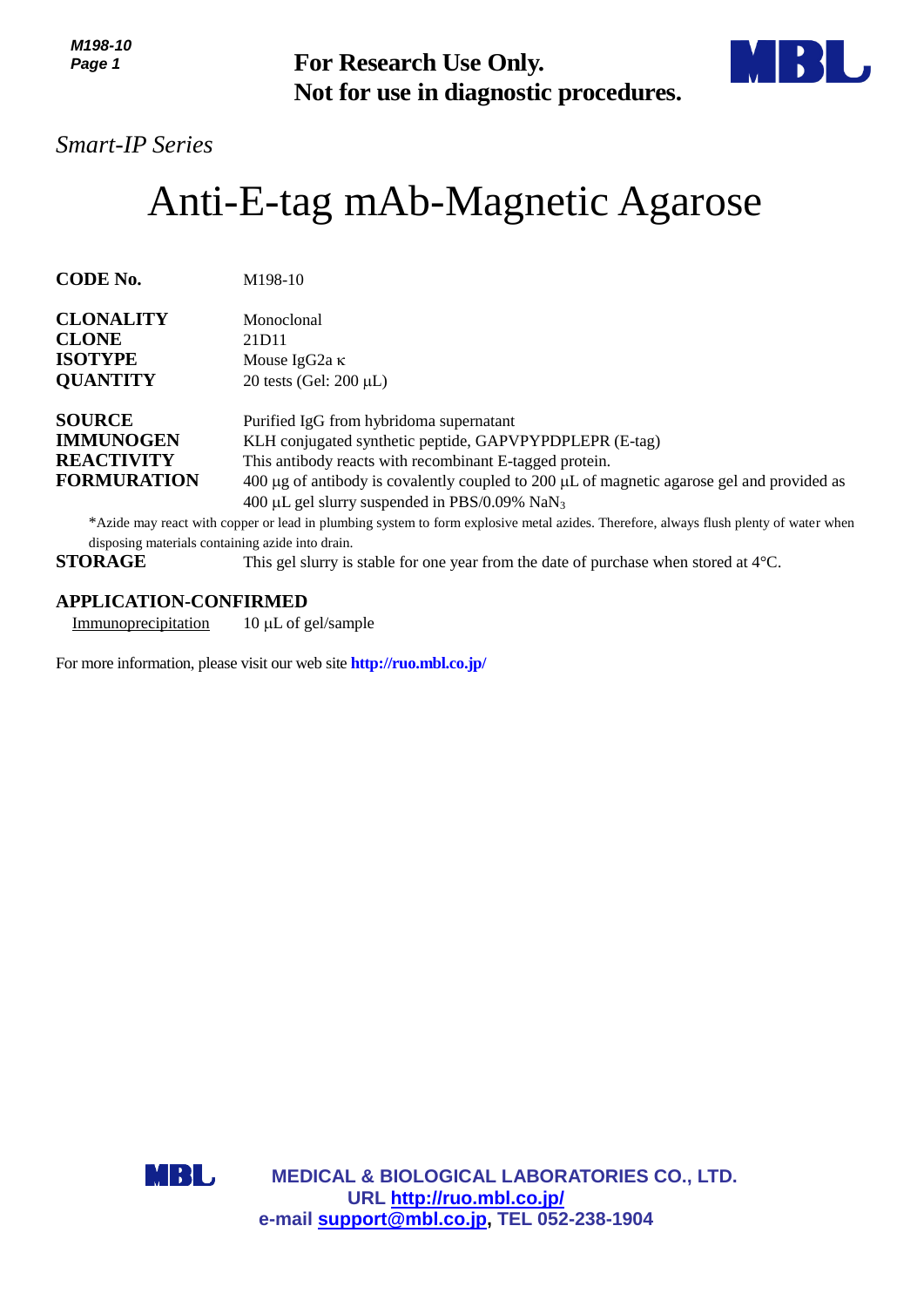## **RELATED PRODUCTS**

| Smart-IP series      |                                              |  |
|----------------------|----------------------------------------------|--|
| 3190                 | <b>Magnetic Rack</b>                         |  |
| M198-10              | Anti-E-tag-Magnetic Agarose (21D11)          |  |
| M <sub>185-10</sub>  | Anti-DDDDK-tag-Magnetic Agarose (FLA-1)      |  |
| D <sub>291</sub> -10 | Anti-His-tag-Magnetic Agarose (OGHis)        |  |
| D <sub>153</sub> -10 | Anti-GFP-Magnetic Agarose (RQ2)              |  |
| M165-10              | Anti-RFP-Magnetic Agarose (3G5)              |  |
| M132-10              | Anti-HA-tag-Magnetic Agarose (5D8)           |  |
| M180-10              | Anti-HA-tag-Magnetic Agarose (TANA2)         |  |
| M047-10              | Anti-Myc-tag-Magnetic Agarose (PL14)         |  |
| M <sub>167</sub> -10 | Anti-V5-tag-Magnetic Agarose (1H6)           |  |
| M198-9               | Anti-E-tag-Magnetic beads (21D11)            |  |
| M185-9               | Anti-DDDDK-tag-Magnetic beads (FLA-1)        |  |
| D <sub>291-9</sub>   | Anti-His-tag-Magnetic beads (OGHis)          |  |
| D <sub>153</sub> -9  | Anti-GFP-Magnetic beads (RQ2)                |  |
| M165-9               | Anti-RFP-Magnetic beads (3G5)                |  |
| M132-9               | Anti-HA-tag-Magnetic beads (5D8)             |  |
| M180-9               | Anti-HA-tag-Magnetic beads (TANA2)           |  |
| M047-9               | Anti-Myc-tag-Magnetic beads (PL14)           |  |
| M167-9               | Anti-V5-tag-Magnetic beads (1H6)             |  |
| D <sub>058</sub> -9  | Anti-Multi Ubiquitin-Magnetic beads (FK2)    |  |
| M075-9               | Mouse IgG1 (isotype control)-Magnetic beads  |  |
| M076-9               | Mouse IgG2a (isotype control)-Magnetic beads |  |
| M077-9               | Mouse IgG2b (isotype control)-Magnetic beads |  |
| M081-9               | Rat IgG2a (isotype control)-Magnetic beads   |  |

#### Antibodies

| <b>PM070</b> | Anti-E-tag (polyclonal)                          |
|--------------|--------------------------------------------------|
| PM071        | Anti-Calmodulin Binding Protein-tag (polyclonal) |
| M192-3       | Anti-Myc-tag (My3) (200 µL)                      |
| M192-3S      | Anti-Myc-tag (My3) (50 µL)                       |
| M047-3       | Anti-Myc-tag (PL14)                              |
| M047-6       | Anti-Myc-tag-Biotin (PL14)                       |
| M047-7       | Anti-Myc-tag-HRP-DirecT (PL14)                   |
| M047-8       | Anti-Myc-tag-Agarose (PL14)                      |
| M047-A48     | Anti-Myc-tag-Alexa Fluor® 488 (PL14)             |
|              | M047-A59 Anti-Myc-tag-Alexa Fluor® 594 (PL14)    |
|              | M047-A64 Anti-Myc-tag-Alexa Fluor® 647 (PL14)    |
| 562          | Anti-Myc-tag (polyclonal) (0.1 mL)               |
| 562-5        | Anti-Myc-tag (polyclonal) (0.5 mL)               |
| M180-3       | Anti-HA-tag (TANA2) (200 µL)                     |
| M180-3S      | Anti-HA-tag (TANA2) (50 µL)                      |
| M180-7       | Anti-HA-tag-HRP-DirecT (TANA2)                   |
| M180-A48     | Anti-HA-tag-Alexa Fluor <sup>®</sup> 488 (TANA2) |
|              | M180-A59 Anti-HA-tag-Alexa Fluor® 594 (TANA2)    |
|              | M180-A64 Anti-HA-tag-Alexa Fluor® 647 (TANA2)    |
| 561          | Anti-HA-tag (polyclonal) (0.1 mL)                |
| 561-5        | Anti-HA-tag (polyclonal) (0.5 mL)                |
| 561-7        | Anti-HA-tag-HRP-DirecT (polyclonal)              |
| 561-8        | Anti-HA-tag-Agarose (polyclonal)                 |
| M132-3       | Anti-HA-tag (5D8)                                |
| M185-3L      | Anti-DDDDK-tag (FLA-1) (1 mL)                    |
|              | M185-3LL Anti-DDDDK-tag (FLA-1) (5 mL)           |
| M185-3S      | Anti-DDDDK-tag (FLA-1) (50 µL)                   |
| M185-A48     | Anti-DDDDK-tag-Alexa Fluor® 488 (FLA-1)          |
|              | M185-A59 Anti-DDDDK-tag-Alexa Fluor® 594 (FLA-1) |
|              | M185-A64 Anti-DDDDK-tag-Alexa Fluor® 647 (FLA-1) |
| <b>PM020</b> | Anti-DDDDK-tag (polyclonal)                      |

| PM020-7                           | Anti-DDDDK-tag-HRP-DirecT (polyclonal)   |
|-----------------------------------|------------------------------------------|
| PM020-8                           | Anti-DDDDK-tag-Agarose (polyclonal)      |
| D <sub>291</sub> -3               | Anti-His-tag (OGHis) (200 μL)            |
| D <sub>291</sub> -3 <sub>S</sub>  | Anti-His-tag (OGHis) (50 µL)             |
| D <sub>291</sub> -6               | Anti-His-tag-Biotin (OGHis)              |
| D <sub>291</sub> -7               | Anti-His-tag-HRP-DirecT (OGHis)          |
| D <sub>291</sub> -8               | Anti-His-tag-Agarose (OGHis)             |
| D <sub>291</sub> -A <sub>48</sub> | Anti-His-tag-Alexa Fluor® 488 (OGHis)    |
| D <sub>291</sub> -A <sub>59</sub> | Anti-His-tag-Alexa Fluor® 594 (OGHis)    |
| D291-A64                          | Anti-His-tag-Alexa Fluor® 647 (OGHis)    |
| M089-3                            | Anti-His-tag (6C4)                       |
| M136-3                            | Anti-His-tag (2D8)                       |
| PM032                             | Anti-His-tag (polyclonal)                |
| PM032-8                           | Anti-His-tag-Agarose (polyclonal)        |
| 598                               | Anti-GFP (polyclonal)                    |
| 598-7                             | Anti-GFP-HRP-DirecT (polyclonal)         |
| M048-3                            | Anti-GFP (1E4)                           |
| D <sub>153</sub> -3               | Anti-GFP (RQ2)                           |
| D153-A48                          | Anti-GFP-Alexa Fluor® 488 (RQ2)          |
|                                   | D153-A59 Anti-GFP-Alexa Fluor® 594 (RQ2) |
| D153-A64                          | Anti-GFP-Alexa Fluor® 647 (RQ2)          |
| D <sub>153</sub> -8               | Anti-GFP-Agarose (RQ2)                   |
| <b>PM005</b>                      | Anti-RFP (polyclonal)                    |
| PM005-7                           | Anti-RFP-HRP-DirecT (polyclonal)         |
| M155-3                            | Anti-RFP (8D6)                           |
| M165-3                            | Anti-RFP (3G5)                           |
| M165-8                            | Anti-RFP-agarose (3G5)                   |
| M <sub>167-3</sub>                | Anti-V5-tag $(1H6)$                      |
| <b>PM003</b>                      | Anti-V5-tag (polyclonal)                 |
| PM003-7                           | Anti-V5-tag-HRP-DirecT (polyclonal)      |
| PM003-8                           | Anti-V5-tag-Agarose (polyclonal)         |

Protein Purification Kit

| 3305     | c-Myc-tagged Protein MILD PURIFICATION KIT  |
|----------|---------------------------------------------|
| 3306     | c-Myc-tagged Protein MILD PURIFICATION      |
|          | GEL (1 mL gel, 1 mg peptide)                |
| 3307     | c-Myc-tagged Protein MILD PURIFICATION      |
|          | GEL (5 mL gel, 5 mg peptide)                |
| 3300-205 | c-Myc tag peptide (5 mg)                    |
| 3310     | His-tagged Protein PURIFICATION KIT         |
| 3310-205 | His-tag peptide (10mg)                      |
| 3311     | His-tagged Protein PURIFICATION GEL (1      |
|          | mL gel, 10 mg peptide)                      |
| 3312     | His-tagged Protein PURIFICATION GEL (5      |
|          | mL gel, 50 mg peptide)                      |
| 3315     | V5-tagged Protein PURIFICATION KIT          |
| 3320     | HA-tagged Protein PURIFICATION KIT          |
| 3325     | DDDDK-tagged Protein PURIFICATION KIT       |
| 3325-205 | DDDDK-tag peptide (5 mg)                    |
| 3326     | DDDDK-tagged Protein PURIFICATION GEL       |
|          | $(1 \text{ mL gel}, 5 \text{ mg peptide})$  |
| 3327     | DDDDK-tagged Protein PURIFICATION GEL       |
|          | $(5 \text{ mL gel}, 25 \text{ mg peptide})$ |
| 3328     | DDDDK-tagged Protein PURIFICATION GEL       |
|          | (5 mL gel)                                  |
| 3329     | DDDDK-tagged Protein<br><b>PURIFICATION</b> |
|          | GEL (25 mL gel)                             |
|          |                                             |

Other related antibodies and kits are also available. Please visit our website at [http://ruo.mbl.co.jp/](https://ruo.mbl.co.jp/)